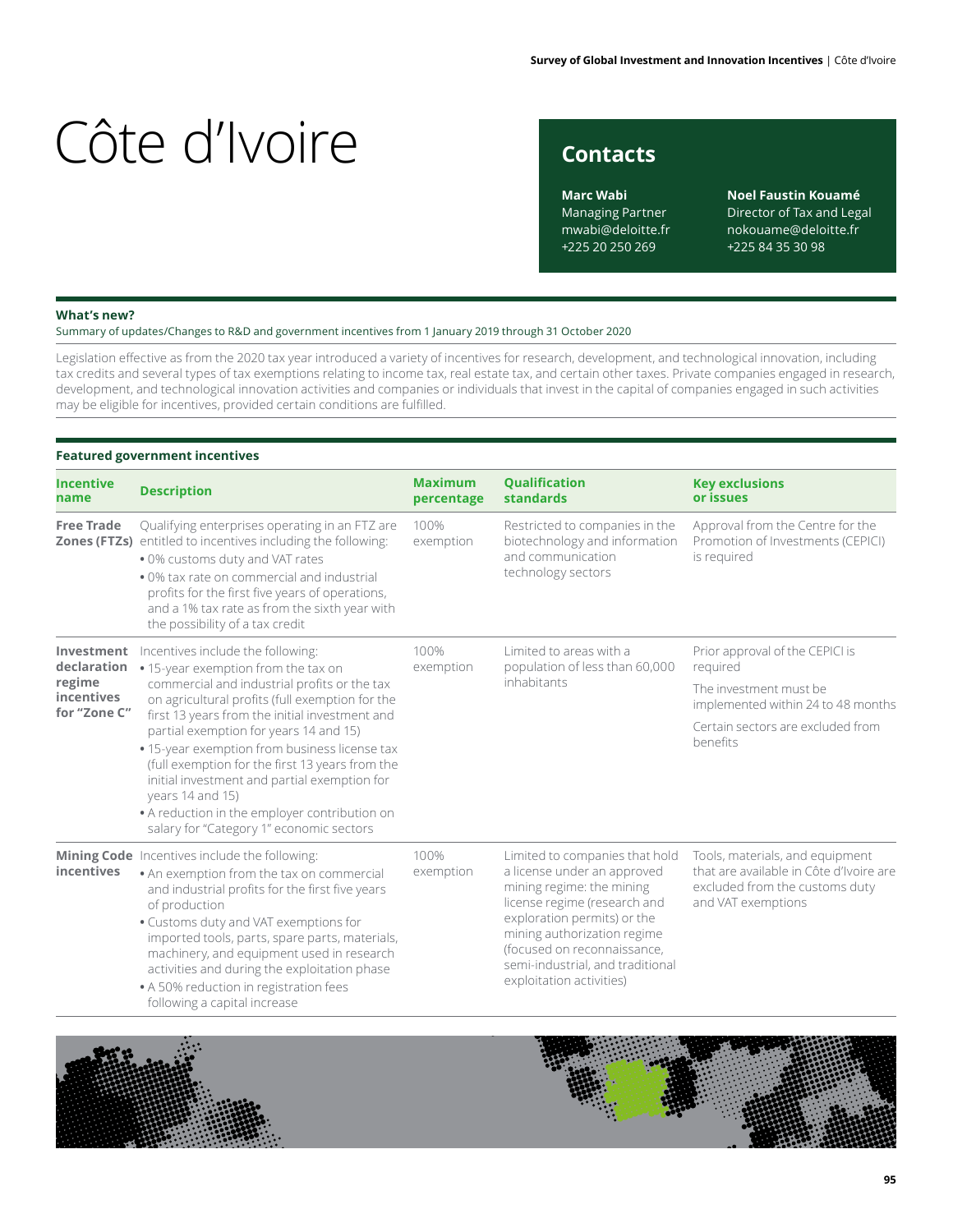# **Contacts**

**Marc Wabi** Managing Partner mwabi@deloitte.fr +225 20 250 269

**Noel Faustin Kouamé** Director of Tax and Legal nokouame@deloitte.fr +225 84 35 30 98

### **Featured government incentives**

| <b>Incentive</b>                                                              | <b>Description</b>                                                                                                                                                                                                                                                                                                                                                                                                                                                                                                                                                                                                                                                                                                                                                                                                                                                                                                       | <b>Maximum</b>                                | <b>Qualification</b>                                                                                                                                                                                                                                                                             | <b>Key exclusions</b>                            |
|-------------------------------------------------------------------------------|--------------------------------------------------------------------------------------------------------------------------------------------------------------------------------------------------------------------------------------------------------------------------------------------------------------------------------------------------------------------------------------------------------------------------------------------------------------------------------------------------------------------------------------------------------------------------------------------------------------------------------------------------------------------------------------------------------------------------------------------------------------------------------------------------------------------------------------------------------------------------------------------------------------------------|-----------------------------------------------|--------------------------------------------------------------------------------------------------------------------------------------------------------------------------------------------------------------------------------------------------------------------------------------------------|--------------------------------------------------|
| name                                                                          |                                                                                                                                                                                                                                                                                                                                                                                                                                                                                                                                                                                                                                                                                                                                                                                                                                                                                                                          | percentage                                    | <b>standards</b>                                                                                                                                                                                                                                                                                 | or issues                                        |
| Research,<br>development,<br>and<br>technological<br>innovation<br>incentives | • Private companies are eligible for a variety of<br>incentives (including certain tax exemptions and tax<br>credits) if at least 15% of their annual expenses are<br>exclusively allocated to research, development, and<br>innovation activities<br>• Investors (individuals or companies) are eligible<br>for a tax exemption for certain income if their<br>business activities consist of investing in the capital<br>of companies engaged in research, development,<br>and innovation activities and they resell their shares<br>in such companies within five years following the<br>acquisition of the equity interest<br>. Individuals or businesses subject to income tax<br>that grant donations and gifts to scientific research<br>organizations; private companies engaged in<br>research, development, and innovation; or domestic<br>inventors or innovators are eligible for an income<br>tax deduction | 100%<br>exemption<br>for qualifying<br>income | Qualifying private companies<br>engaged in research,<br>development, and innovation<br>activities are eligible for an<br>income tax credit equal to<br>50% of the amount invested in<br>qualifying activities, including<br>basic research, applied<br>research, and experimental<br>development | Approval from the tax<br>authorities is required |

### **Industries most often affected by government incentives in country**

| <b>Technology, Media &amp; Telecom</b>    | <b>Financial Services</b>               |
|-------------------------------------------|-----------------------------------------|
| Telecom, Media & Entertainment            | Banking & Capital Markets               |
| Technology                                | Insurance                               |
| <b>Consumer</b>                           | Investment Management                   |
| <b>Consumer Products</b>                  | Real Estate                             |
| Retail, Wholesale & Distribution          | <b>Life Sciences &amp; Health Care</b>  |
| Automotive                                | <b>Health Care</b>                      |
| Transportation, Hospitality & Services    | Life Sciences                           |
| <b>Energy, Resources &amp; Industrial</b> | <b>Government &amp; Public Services</b> |
| Power & Utilities                         | Health & Social Care                    |
| Mining & Metals                           | Defense, Security & Justice             |
| Oil, Gas, & Chemicals                     | Civil Government                        |
| Industrial Products & Construction        | International Donor Organizations       |
|                                           | Transport                               |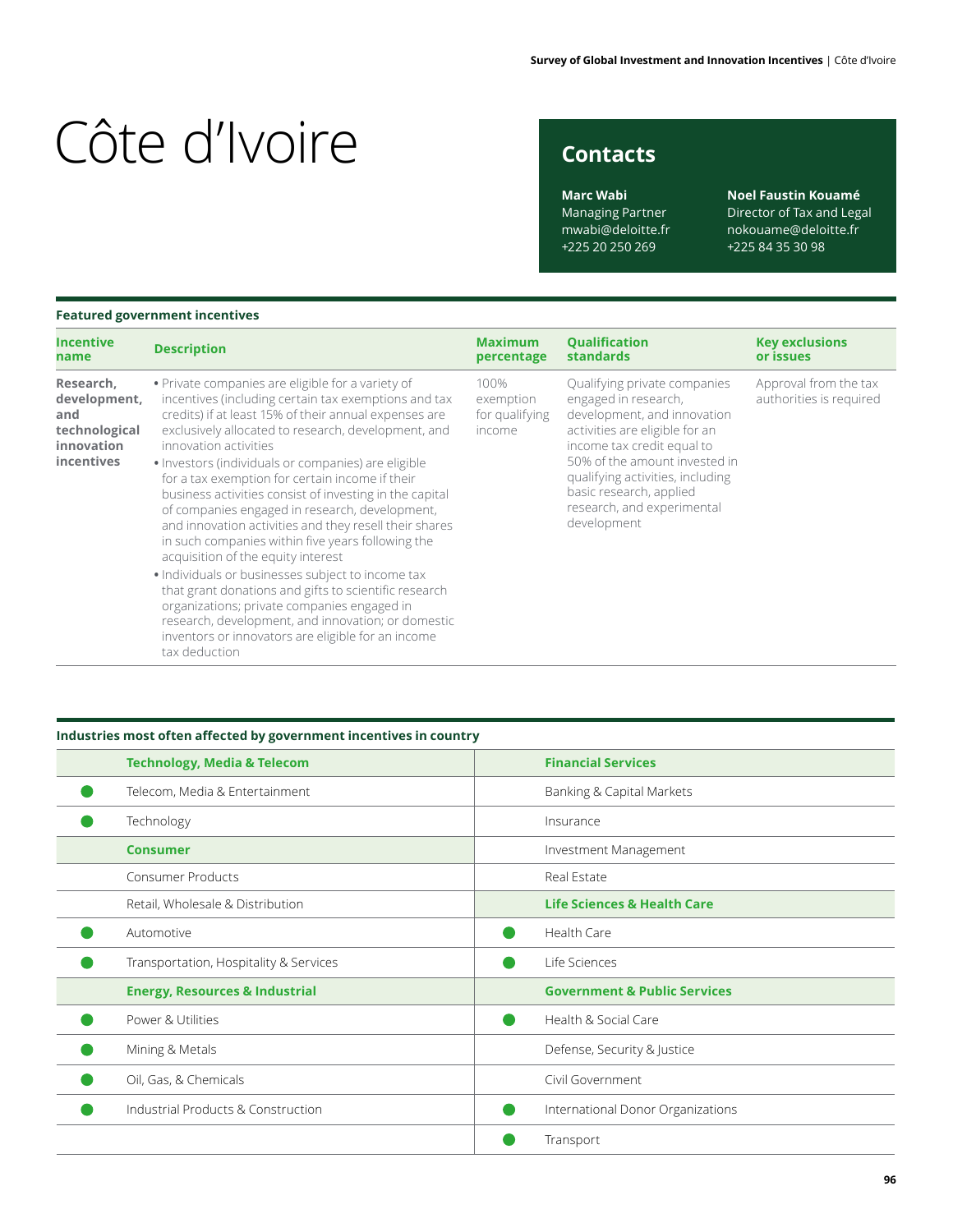## **Contacts**

**Marc Wabi** Managing Partner mwabi@deloitte.fr +225 20 250 269

**Noel Faustin Kouamé** Director of Tax and Legal nokouame@deloitte.fr +225 84 35 30 98

| <b>Type</b>                                                                                      | <b>National</b><br>incentive? | State,<br>provincial,<br>regional<br>or local<br>incentives? <sup>1</sup> | <b>Filing</b><br>deadlines<br>imposed? | Is the claim Nature of<br>made in<br>advance or<br>arrears? <sup>2</sup> | incentive                                                                                                                                                                                                                                                                                                                                                                                  | <b>Maximum</b><br>benefit<br>available to<br>large<br>enterprises | <b>Maximum</b><br>benefit available<br>to small and<br>medium-sized<br>enterprises |
|--------------------------------------------------------------------------------------------------|-------------------------------|---------------------------------------------------------------------------|----------------------------------------|--------------------------------------------------------------------------|--------------------------------------------------------------------------------------------------------------------------------------------------------------------------------------------------------------------------------------------------------------------------------------------------------------------------------------------------------------------------------------------|-------------------------------------------------------------------|------------------------------------------------------------------------------------|
| <b>Innovation</b>                                                                                |                               |                                                                           |                                        |                                                                          |                                                                                                                                                                                                                                                                                                                                                                                            |                                                                   |                                                                                    |
| Research,<br>development,<br>and<br>technological<br>innovation<br>incentives:<br>Tax credits    |                               |                                                                           |                                        | National:<br>Arrears<br>Local:<br>Not<br>applicable                      | A corporate income tax credit is<br>available to private companies<br>engaged in research, development,<br>and innovation activities, provided<br>certain conditions are fulfilled                                                                                                                                                                                                         | Tax credit<br>equal to 50%<br>of qualifying<br>expenditure        | Tax credit<br>equal to 50%<br>of qualifying<br>expenditure                         |
| Research,<br>development,<br>and<br>technological<br>innovation<br>incentives:<br>Tax exemptions |                               |                                                                           |                                        | National:<br>Arrears<br>Local:<br>Not<br>applicable                      | Several types of tax exemptions<br>are available to private<br>companies engaged in research,<br>development, and innovation<br>activities and to companies or<br>individuals that invest in the<br>capital of companies engaged in<br>such activities, provided certain<br>conditions are fulfilled                                                                                       | 100%<br>exemption<br>for qualifying<br>income                     | 100%<br>exemption<br>for qualifying<br>income                                      |
| <b>Investment</b>                                                                                |                               |                                                                           |                                        |                                                                          |                                                                                                                                                                                                                                                                                                                                                                                            |                                                                   |                                                                                    |
| Investment<br><b>Declaration</b><br>Regime:<br>Zone A                                            |                               |                                                                           |                                        | National:<br>Advance<br>Local:<br>Not                                    | Incentives including exemptions<br>from the tax on commercial and<br>industrial profits or the tax on<br>agricultural profits for specified<br>periods (depending on the<br>location of the investment) are<br>available for taxpayers under the<br>investment declaration regime or<br>the investment approval regime.<br>Minimum investment thresholds<br>apply for the approval regime: | 100%<br>exemption                                                 | 100%<br>exemption                                                                  |
|                                                                                                  |                               |                                                                           |                                        | applicable                                                               | · For large companies: XOF 200<br>million (excluding VAT and<br>working capital); and                                                                                                                                                                                                                                                                                                      |                                                                   |                                                                                    |
|                                                                                                  |                               |                                                                           |                                        |                                                                          | · For small and medium-sized<br>companies: XOF 50 million<br>(excluding VAT and working<br>capital)                                                                                                                                                                                                                                                                                        |                                                                   |                                                                                    |

#### Notes:

1. Green means that this incentive is currently in effect. Yellow means that the incentive has limited applicability, i.e., the requirements for this incentive limit its value to<br>most companies. Red means that there is no

. If the response is advance, this means that the government must approve the award of the incentive prior to the commencement/completion of the project/activity.<br>If the response is arrears, this means that the award of th activity. Most tax incentives are considered to be claimed in arrears because they are reported on tax returns.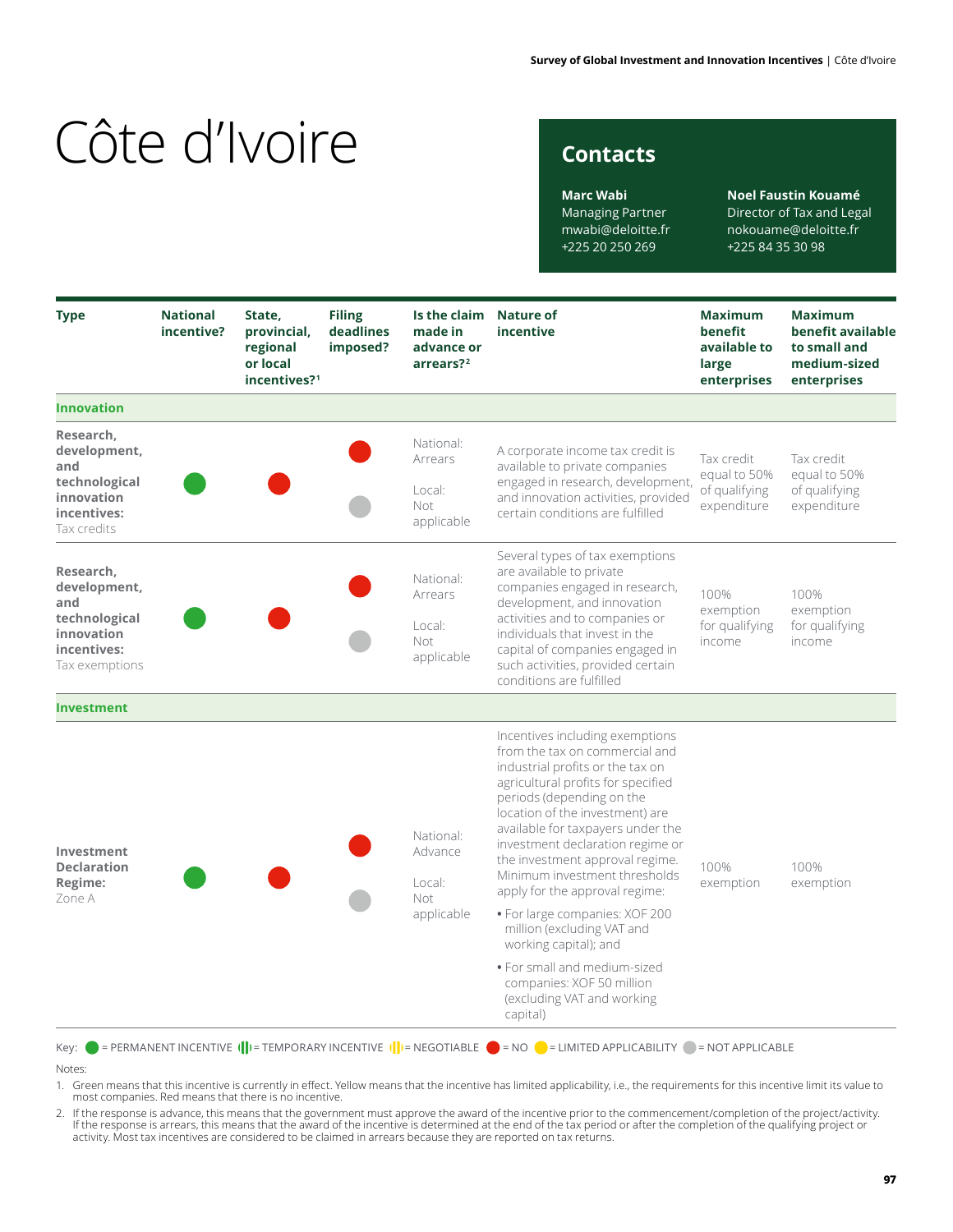## **Contacts**

**Marc Wabi** Managing Partner mwabi@deloitte.fr +225 20 250 269

**Noel Faustin Kouamé** Director of Tax and Legal nokouame@deloitte.fr +225 84 35 30 98

| <b>Type</b>                                                  | <b>National</b><br>incentive? | State,<br>provincial,<br>regional<br>or local<br>incentives? <sup>1</sup> | <b>Filing</b><br>deadlines<br>imposed? | Is the claim Nature of<br>made in<br>advance or<br>arrears? <sup>2</sup> | incentive                                                                                                                                                                                                                                                                                                                                                                                                                                                                                                                                                                                                                                                                                                           | <b>Maximum benefit</b><br>available to large<br>enterprises                                                                                                                                                                                                                                       | <b>Maximum benefit</b><br>available to small<br>and medium-sized<br>enterprises                                                                                                                                                                                                           |
|--------------------------------------------------------------|-------------------------------|---------------------------------------------------------------------------|----------------------------------------|--------------------------------------------------------------------------|---------------------------------------------------------------------------------------------------------------------------------------------------------------------------------------------------------------------------------------------------------------------------------------------------------------------------------------------------------------------------------------------------------------------------------------------------------------------------------------------------------------------------------------------------------------------------------------------------------------------------------------------------------------------------------------------------------------------|---------------------------------------------------------------------------------------------------------------------------------------------------------------------------------------------------------------------------------------------------------------------------------------------------|-------------------------------------------------------------------------------------------------------------------------------------------------------------------------------------------------------------------------------------------------------------------------------------------|
| <b>Investment (continued)</b>                                |                               |                                                                           |                                        |                                                                          |                                                                                                                                                                                                                                                                                                                                                                                                                                                                                                                                                                                                                                                                                                                     |                                                                                                                                                                                                                                                                                                   |                                                                                                                                                                                                                                                                                           |
| <b>Employment</b><br>incentives                              |                               |                                                                           |                                        | National:<br>Arrears<br>Local:<br><b>Not</b><br>applicable               | Companies or<br>individuals that have<br>carried on business<br>activities for at least one<br>year through a business<br>that is subject to the<br>corporate income tax<br>are eligible for a tax<br>credit for recruiting new<br>employees                                                                                                                                                                                                                                                                                                                                                                                                                                                                        | Tax credit of XOF<br>1 million per year<br>for each newly<br>recruited employee<br>with a permanent<br>employment contract<br>(increased to XOF 1.5)<br>million per year for<br>each new employee<br>with a disability),<br>provided at least five<br>new employees are<br>recruited for the year | Tax credit of XOF<br>250,000 per year<br>for each newly<br>recruited employee<br>with a permanent<br>employment contract<br>(increased to XOF<br>500,000 per year for<br>each new employee<br>with a disability),<br>provided at least two<br>new employees are<br>recruited for the year |
| <b>Training</b><br><b>incentives</b>                         |                               |                                                                           |                                        | National:<br>Arrears<br>Local:<br>Not<br>applicable                      | Companies or<br>individuals that have<br>carried on business<br>activities for at least one<br>year through a business<br>that is subject to the<br>corporate income tax<br>are eligible for a tax<br>credit for granting new<br>training contracts                                                                                                                                                                                                                                                                                                                                                                                                                                                                 | Tax credit of XOF<br>500,000 per year<br>for each individual<br>contract (increased<br>for individuals with a<br>disability), provided<br>at least five new<br>employees are<br>recruited for the year                                                                                            | Tax credit of XOF<br>100,000 per year<br>for each individual<br>granted a new training granted a new training<br>contract (increased<br>for individuals with a<br>disability), provided<br>at least two new<br>employees are<br>recruited for the year                                    |
| <b>Other</b>                                                 |                               |                                                                           |                                        |                                                                          |                                                                                                                                                                                                                                                                                                                                                                                                                                                                                                                                                                                                                                                                                                                     |                                                                                                                                                                                                                                                                                                   |                                                                                                                                                                                                                                                                                           |
| <b>Mining and</b><br>Petroleum<br>Code<br>incentives<br>Key: |                               |                                                                           |                                        | National:<br>Advance<br>Local:<br>Not<br>applicable                      | Mining and oil<br>companies that hold a<br>research or exploitation<br>license are eligible for<br>incentives, including<br>exemptions for certain<br>goods from VAT,<br>customs duties, and<br>the additional tax on<br>imports and purchases<br>for qualifying taxpayers;<br>special rules apply for<br>the calculation of the<br>tax on commercial and<br>industrial profits and<br>enterprises involved in<br>mining may be granted<br>a three-year exemption<br>from the tax, starting<br>from the fiscal year<br>in which production<br>commences<br>EXERMANENT INCENTIVE ( $  $ ) = TEMPORARY INCENTIVE ( $  $ ) = NEGOTIABLE $\bigcirc$ = NO $\bigcirc$ = LIMITED APPLICABILITY $\bigcirc$ = NOT APPLICABLE | 100% exemption                                                                                                                                                                                                                                                                                    | 100% exemption                                                                                                                                                                                                                                                                            |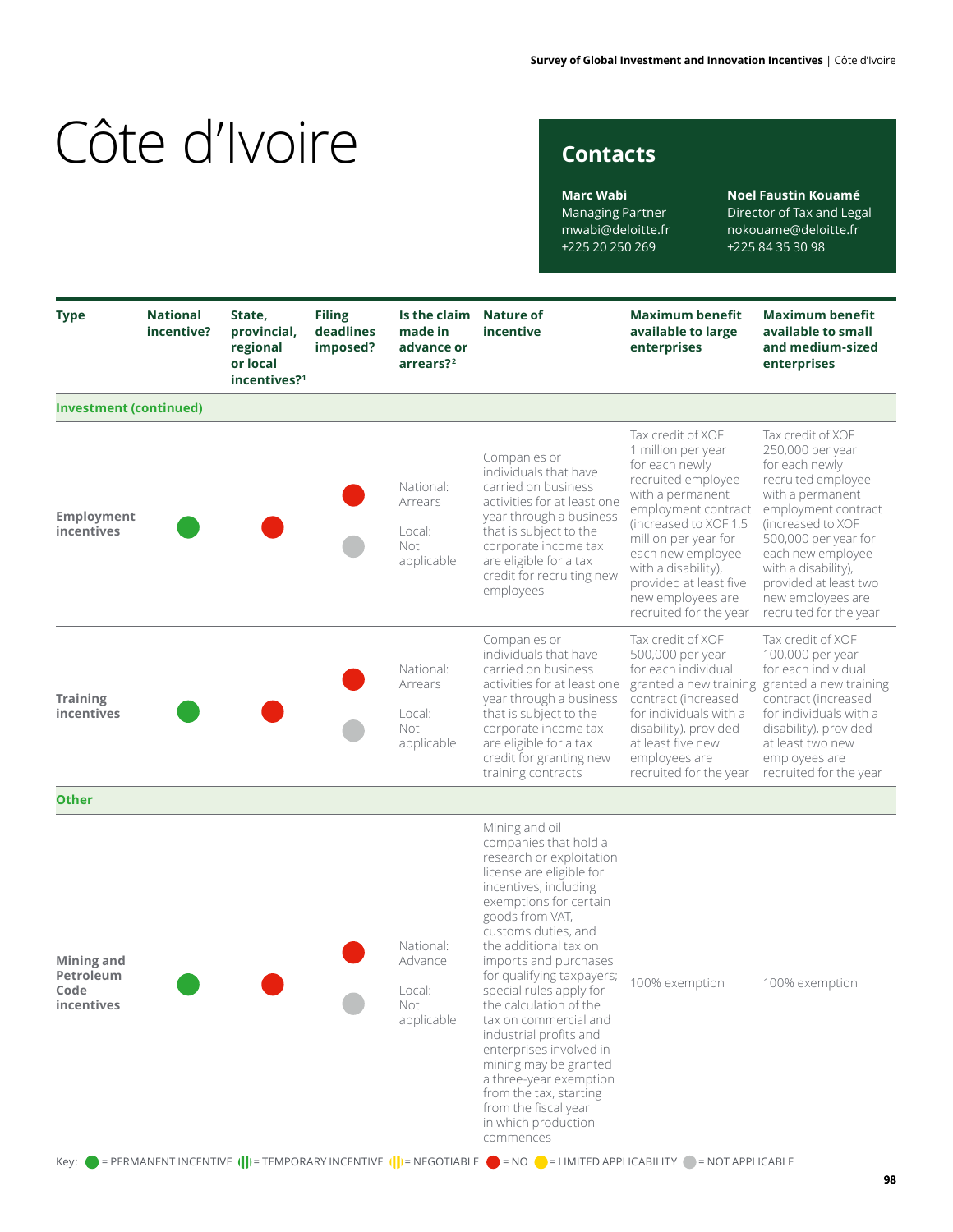## **Contacts**

**Marc Wabi** Managing Partner mwabi@deloitte.fr +225 20 250 269

**Noel Faustin Kouamé** Director of Tax and Legal nokouame@deloitte.fr +225 84 35 30 98

### **Country background**

Corporate income is taxed in Cote d'Ivoire under separate schedules for industrial and commercial profits; and income from movable capital, land, and agriculture. The noncommercial schedule mainly is used for professional income, royalties, and know-how, and for nonresident corporations.

The tax rate on industrial and commercial profits is 25%.

### **Innovation Incentives**

### **Research, development, and technological innovation incentives**

The fiscal legislation annexed to Finance Law No. 2019-1080 of 18 December 2019 relating to the state budget for 2020 and effective as from the 2020 tax year provides tax incentives for companies investing in research, development, and technological innovation activities.

These tax incentives mainly concern and apply to private companies, incorporated in individual or corporate form, which carry out research, development, and innovation activities, as well as domestic inventors and innovators. Incentives also may be available to the following:

- **•** Individuals or companies that, as a business activity, invest in shares or in the capital of private entities engaged in research, development, and innovation activities and resell such shares; and
- **•** Individuals or businesses subject to income tax that grant donations and gifts to scientific research organizations; private companies engaged in research, development, and innovation; or domestic inventors and innovators.

The term "research and development" used in the relevant provisions refers to all activities undertaken systematically to increase knowledge and to use this knowledge for new applications.

Research and development generally consists of three phases: basic research, applied research, and experimental development.

Basic research consists of experimental or theoretical work undertaken primarily to acquire new knowledge of the underlying foundations of phenomena and observable facts, without leading to any particular application or use. Basic research makes a theoretical or experimental contribution to the solution of technical problems. Its main objective is the understanding of natural phenomena and

the development of explanatory theories or models; for example, relating to how atoms organize themselves to form molecules or how viruses find the "key" to invading cells.

Basic research generally is at the origin of truly innovative discoveries or qualitative leaps in technical performance.

Applied research also consists of original work undertaken with a view to acquiring new knowledge. However, it mainly is directed toward a specific practical goal or objective. It aims to develop new products (software, vaccines, medicines, etc.) or to improve existing techniques. Applied research may involve the application of the results of basic research or the invention of new solutions.

Experimental development consists of systematic work based on existing knowledge obtained through research and/or practical experience, with a view to starting the manufacture of new materials, products, or devices; establishing new processes, systems, or services; or improving existing products or processes. These may be prototypes or pilot installations.

"Technological innovation" means the development and marketing of a better-performing product with the aim of providing consumers with objectively new or improved services. Technological innovation, therefore, concerns the creation of new techniques and technologies. Technological innovation is an integral part of experimental development.

#### **Eligibility conditions**

Research, development, and technological innovation incentives are available to the following taxpayers:

- **•** Private companies, if at least 15% of their annual expenses are exclusively allocated to research, development, and innovation activities; and
- **•** Investors (individuals or companies) whose business activities consist of investing in the capital of companies engaged in research, development, and innovation activities and that resell their shares in such companies within five years following the acquisition of the equity interest.

#### **Benefits available**

For private companies that exclusively allocate at least 15% of their expenses to research, development and innovation activities, the following incentives are available: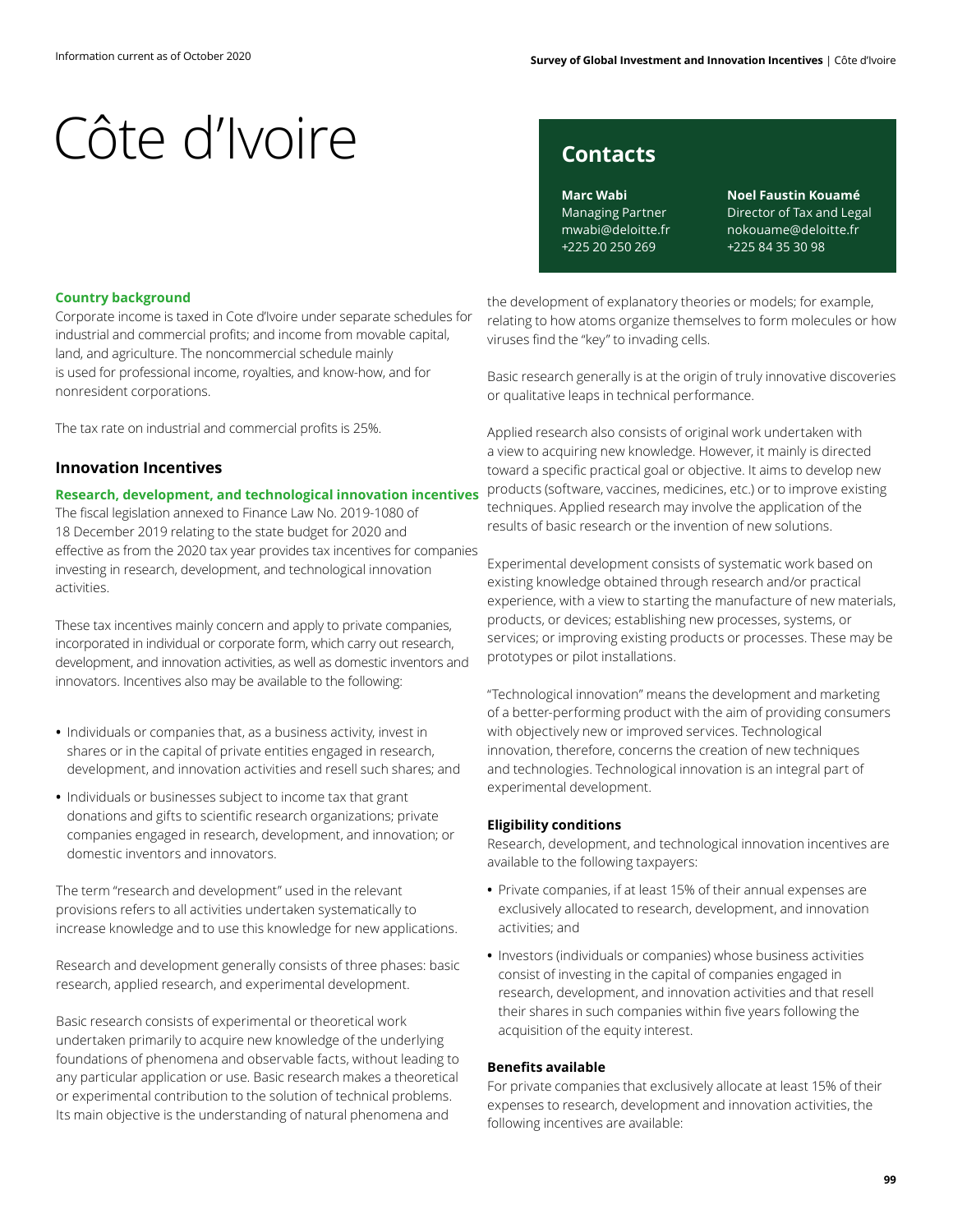# **Contacts**

**Marc Wabi** Managing Partner mwabi@deloitte.fr +225 20 250 269

**Noel Faustin Kouamé** Director of Tax and Legal nokouame@deloitte.fr +225 84 35 30 98

- **•** A tax credit equal to 50% of the amount invested, available on an annual basis, which may offset the corporate income tax due from such entities;
- **•** Tax exemptions from the business license tax and real estate tax for a period of five years from the date of the initial investment in research, development, and innovation for buildings, materials, and equipment exclusively dedicated to research and development;
- **•** A deduction for the amount of donations made to scientific research entities; private companies engaged in research, development, and innovation; and domestic inventors and innovators (limited to 2.5% of the annual turnover excluding tax and an amount of no more than XOF 200 million per year);
- **•** Tax exemptions from the tax on bank transactions and the withholding tax on interest on loans granted to such companies or to local innovators and inventors for their research, development, and investment activities for a period of three years following the year of the initial investment; and
- **•** A tax exemption from the tax on bank transactions and the withholding tax on interest on loans granted to research organizations.

For investors (individuals or companies) whose business activities consist of investing in the capital of companies engaged in research, development, and innovation and that resell their shares in the relevant company within five years following the acquisition of the equity interest, the following incentives are available:

- **•** A tax exemption from corporate income tax or the general income tax applicable to individuals for capital gains derived from the sale of the shares; and
- **•** A tax exemption from dividend withholding tax for dividends paid on the shares.

The benefits granted by the tax regime for research, development, and technological innovation incentives do not preclude the application of more favorable provisions of the IC.

## **Investment Incentives**

### **Investment Code incentives**

The CEPICI is the investment promotion agency that functions as a one-stop shop in Cote d'Ivoire, i.e., the center is a single window for investment that helps centralize the completion of administrative

formalities related to the setting up or dissolution of a company and making modifications, as well as formalities related to benefits granted under the Investment Code (IC).

A new IC was introduced in August 2018 that includes measures to make it easier for companies to qualify for incentives. The code applies to both domestic and foreign investment. The IC includes two specific tax incentive regimes: the "Investment Declaration Regime" and the "Investment Approval Regime," both of which apply to most commercial activities (financing, banking, and certain other activities are excluded).

The declaration regime does not have a minimum investment threshold, but there are requirements relating to the company's activities. Benefits granted under the scheme relate exclusively to the exploitation phase (i.e., the operational phase) and the investor is granted a certificate of investment declaration.

A variety of incentives are available under the regime, including full or partial exemptions from the tax on commercial and industrial profits or the tax on agricultural profits for specified periods (depending on the location of the investment).

The approval regime, which applies to investments relating to the creation or expansion of existing facilities, has the following minimum investment thresholds:

- **•** For large companies: XOF 200 million (excluding VAT and working capital); and
- **•** For small and medium-sized companies: XOF 50 million (excluding VAT and working capital).

Incentives under the IC are based on three geographical zones:

- **•** Zone A is the Abidjan area;
- **•** Zone B includes the regional country towns Bonoua and Bassam; and
- **•** Zone C is any other area not covered by Zones A and B.

The incentives and the duration of the incentive period increase as the number of inhabitants in a zone decreases. Incentives in Zone A are granted for five years, those in Zone B for 10 years, and those in Zone C for 15 years. Companies also must implement the investment within a period of 24 months (within 48 months in exceptional cases); failure to comply will result in forfeiture of the incentives.